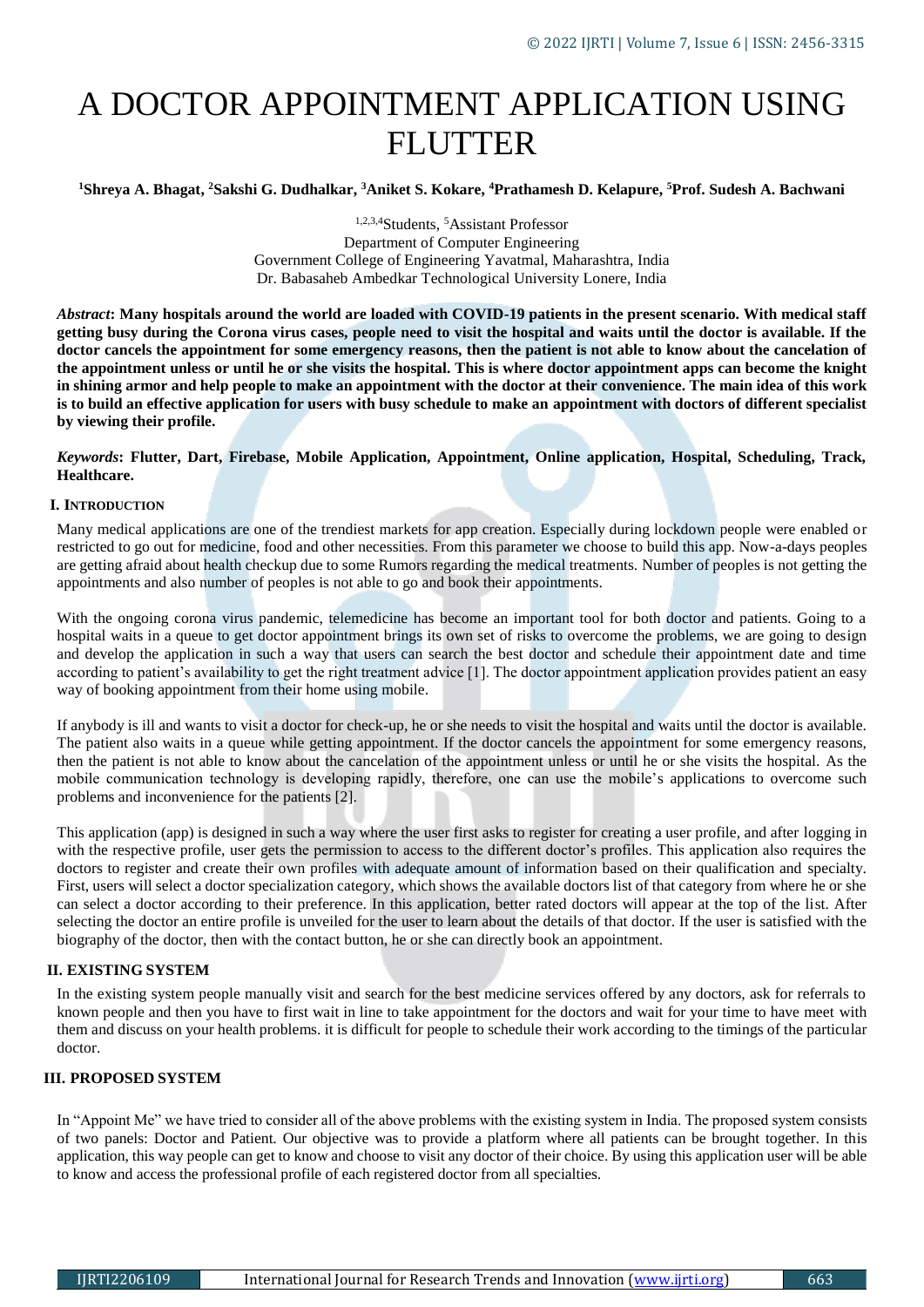Doctor's profile includes information regarding their professional experience, educational background, clinic timings, working days, clinic accessibility. Users would be able to book appointment sitting at their homes. The user can choose a doctor close to them or have more professional experience from the other doctors. When registering as a patient, the user can give all necessary medical history so that he doesn't need to keep or bring his medical file when going for a check-up. Every time when a user books his appointment, the doctor can easily get access to the patient's profile and also update medical record. The doctor's patients are brought to one platform will allow patients to be more flexible they can register and search for the doctors. The list of doctors will be shown and patient can book by selecting the time slots and the receptionist will confirm the booking so everything is computerized a done very fast which will save time. Where in other side doctor can register and manage appointment status with the help of receptionist.

#### **IV. TECHNOLOGY**

The platform in which we have developed the mobile application. The framework used for designing front end is flutter. firebase is used to store, update and retrieve the data such as user's login information, prescription details, hospital location details and search history from the database. The user needs a proper internet connection to book the online appointment.

#### **FLUTTER**

Flutter is a mobile SDK, built and open sourced by Google; and at its core, it's about empowering everyone to build beautiful mobile apps. Whether you come from the world of web development or native mobile development, Flutter makes it easier than ever to crate mobile apps in a familiar, simplified way. Flutter is special in that it makes it truly possible to "write once, and deploy everywhere."[3].

#### **FIREBASE**

Google Firebase is Google-backed application development software which allows developers to develop Android, IOS, and Web apps. For reporting and fixing app crashes, tracking analytics, creating marketing and product experiments, firebase provides several tools. Firebase has three main services, i.e., a real-time database, user authentication, and hosting. We can use these services with the help of the Firebase iOS SDK to create apps without writing any server code[4].

#### **1) Firebase Authentication**

In the present era, user authentication is one of the most important requirements for Android apps. It is essential to authenticate users, and it is much harder if we have to write all this code our own. This is done very easily with the help of Firebase. All authenticate doctor and patient mobile data store in authentication.

|                                       |                                                         |                                                                  |                                                             |                                                                                |               |                   |                   | tion we dream. |
|---------------------------------------|---------------------------------------------------------|------------------------------------------------------------------|-------------------------------------------------------------|--------------------------------------------------------------------------------|---------------|-------------------|-------------------|----------------|
| Authentication                        |                                                         |                                                                  |                                                             |                                                                                |               |                   |                   |                |
| Wingsto-See more blooms<br>distant-in | Territories                                             | image.                                                           |                                                             |                                                                                |               |                   |                   |                |
| ___                                   |                                                         |                                                                  |                                                             |                                                                                |               |                   |                   |                |
|                                       |                                                         | SHACUT: Top without summany, pressure recentions our conservants |                                                             |                                                                                |               | <b>CONTRACTOR</b> | $\circ$<br>œ      |                |
|                                       | the control of the property of the<br><b>Linesville</b> | The competition of                                               | <b>STARRE AL</b>                                            | Instrument Astro                                                               | contact Leads |                   |                   |                |
|                                       | .                                                       | $\mathcal{H}_{\rm{ext}}$                                         | durch des Children                                          | James allen                                                                    |               |                   |                   |                |
|                                       |                                                         | CROSS                                                            | Askanz, 4-day cardinals                                     | Asked Trail, Streetski                                                         |               |                   |                   |                |
|                                       |                                                         | T.                                                               | Askage shik construc-                                       | Alman Like Antibile                                                            |               |                   |                   |                |
|                                       |                                                         | $\mathcal{R}_{\text{cusp}}$ .                                    | Silvers V.S. (Chicago                                       | Arkazo T-B - 2 (F/E) B                                                         |               |                   |                   |                |
|                                       |                                                         |                                                                  |                                                             | <b>CONTRACTOR</b> INTERNATIONAL<br>State-Tell, State-                          |               |                   |                   |                |
|                                       |                                                         |                                                                  |                                                             |                                                                                |               |                   |                   |                |
|                                       | $\sim$                                                  | C. Magazine                                                      | <b>B-ENGLY &amp; By Constitute</b><br>ment of the interest. | and the first of the first product of the components<br>Joseph Fello, Jammin & |               |                   | <b>CONTRACTOR</b> |                |

Figure 1: Firebase Authentication

#### **2) Firestore Database**

In firestore database we have all data of doctor, patient and appointment store in.



Firestore Database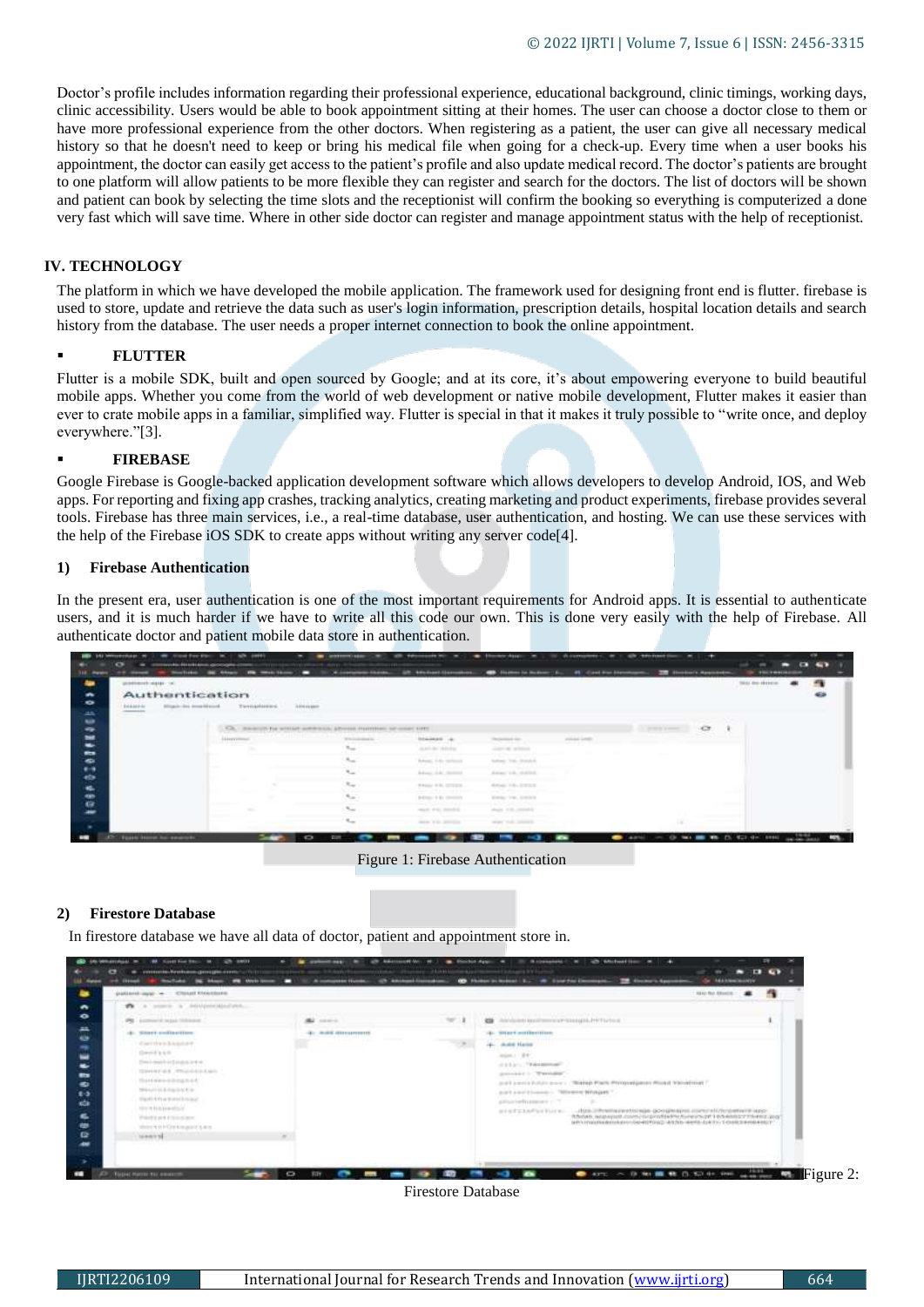# **V. IMPLEMENTATION OF PATIENT APP**

# **1) Uploading the APK on the Android Platform and Splash Screen**

The user will firstly download the application and install it in their mobile devices. Once installed, this application will remain into the device permanently until the user deletes it or uninstalls it. The name of our application is Appoint me. Figure 3, shows the prototype demo APK on an Android smart phone.

A splash screen is the screen shown while an app is loaded. It is the screen to make a first impression of our service, so take care of it being remembered by the user. This screen design includes the logo of our app; it's placed in the middle of the screen. Figure 4 show splash screen of Appoint me application.



Figure 3: Appoint me APK in Android Mobile Figure 4: Splash Screen

# **2) Onboarding screen**

These screens are aimed at presenting the app to the user, its features, and how useful it may be. The onboarding screen has to explain the user the benefits of the app. They appear to users who launch the app for the first time helping them get oriented within unfamiliar features and controls as well as understand if the application can be useful for them.



Figure 5: Onboarding Screen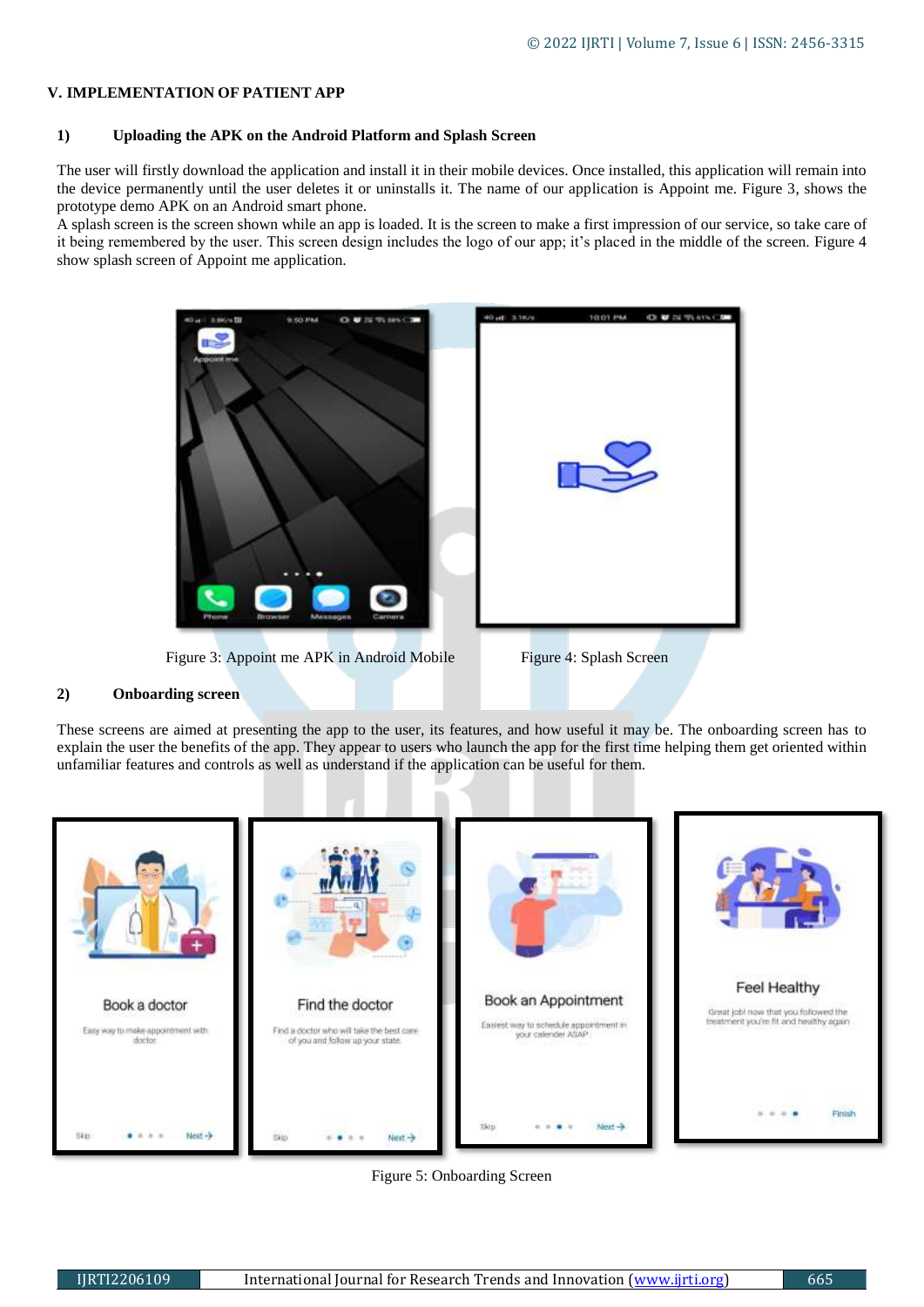#### **3) Phone Number Verification Screen**

After Onboarding, a patient needs to do phone verification. The Phone verification screen contains input box to enter 10 digits phone numbers of patients and there is button Request OTP. If the phone number string contains special characters and alphabets then their Request button will not enable for next process be an error. Users have to enter 10-digit phone number if he/she enters less than 10-digit number or greater than 10-digit number then the Request OTP button is disabled. If phone number contains correct 10-digit phone number then Request OTP button gets enable.



# **4) OTP Verification Screen**

By clicking on the Request OTP button. Then firebase sends 6 digits OTP received on entered phone number It will automatically be printed on the given boxes because we implement automatic OTP verification... then the next step is to click on the continue button to go further in the registration process. If it's OTP is not received within two minutes then we have resent button for resending the OTP again. If OTP entered by the user is wrong or invalid then the box color terminates to Red.



Figure 7.1: OTP Verification Screen Figure 7.2: OTP Verification Failed Screen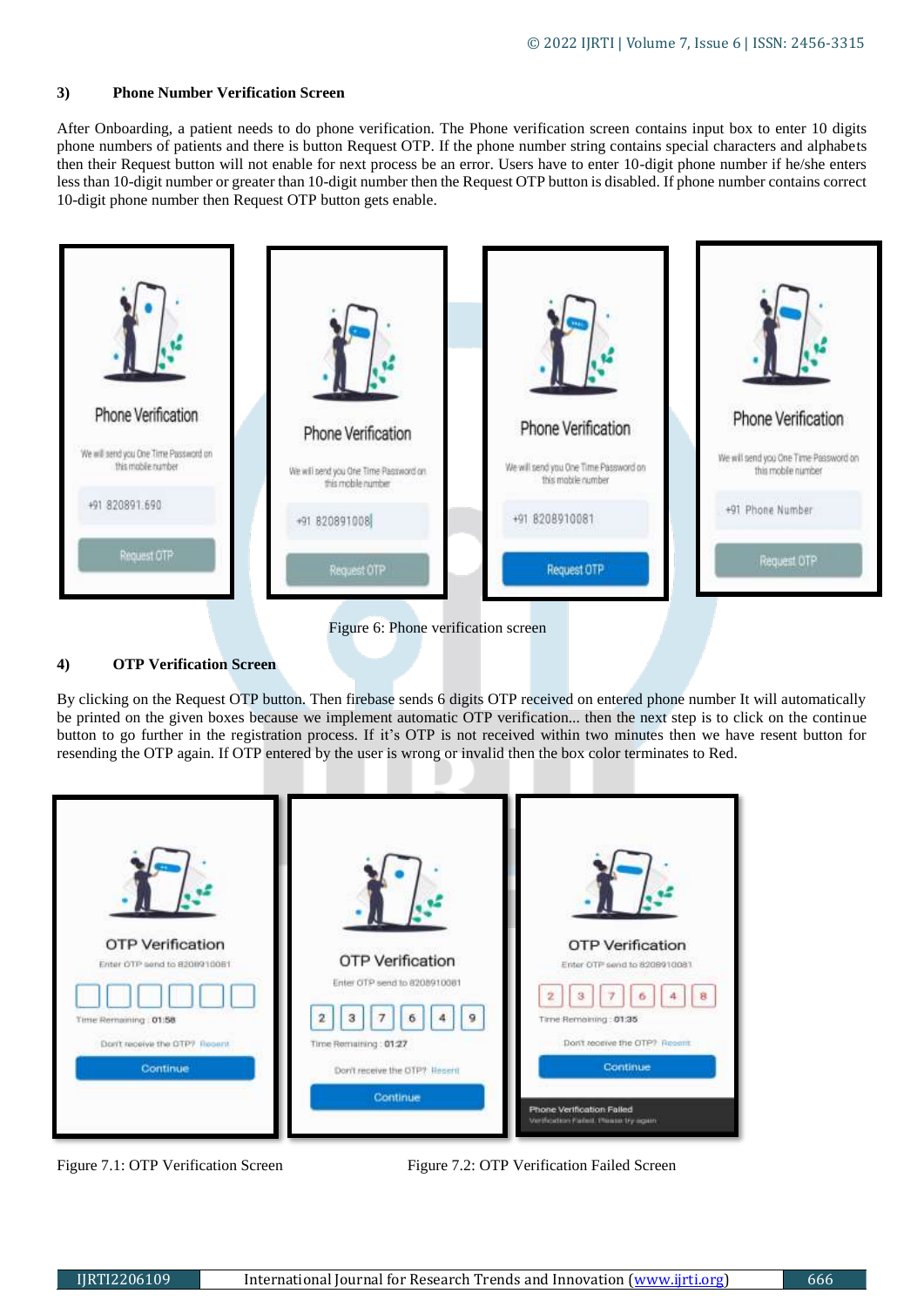# **5) Patient Registration Screen**

When phone verification done successfully, then the patients will have a patient registration form. In this registration screen, patients have to fill the patient information such as name, address, age, gender. In gender there are two options such as male or female patient will have to select any one of them. The patient will have to select city to take an appointment with doctor. In this we have created this application for yavatmal city. Then there is a register button to register. The Registration button works when we fill all the information which is mandatory then only, we can register on the application. If all the information entered by patient is not in a correct form, then app show error message on screen invalid information entered by user such as please enter your name, address, age etc.

| Registration                         | Registration                |
|--------------------------------------|-----------------------------|
| Enter Your Name                      | Einhr Your Name             |
| & Shreya Bhagat                      | A Kriser Your Name          |
|                                      | Please arrive year loanis-  |
| <b>Driver Yorur Administ</b>         | Estter Your Adress          |
| Balaji Park Pimpalgaon Road Ya-<br>宜 | <b>IT Come Your Ammers</b>  |
| Enter Your Age                       | Please ettier puts sublems. |
| $39 - 21$                            | Enter Your Age              |
|                                      | <b>33</b> Enter your age    |
| tieket your gender                   | Plyman select stout man     |
| Ferriale<br>Male                     | Select winit gender         |
| Bolect Your City                     | Europe<br>Made              |
| Yavatrrsal                           |                             |
|                                      | Select Your City            |
|                                      | <b>Q:</b> fielded Stair Obr |
|                                      |                             |
| Register <b>Committee</b>            | Register                    |
|                                      |                             |

#### **6) Dashboard Screen**

After successfully registering on this application, patient has the dashboard screen. In dashboard screen in bottom there are four tabs such as Home, Schedule, History, and Setting. In home tab you see a welcome message followed by user's name then after that greeting message according to time such as "Good Morning", "Good Afternoon" and "Good Evening". After that patient can see a container box that contains our app's slogan "Your Health is Our Priority". After that patient see a list of doctor category in horizontal manner. In doctor category we have Heart, Tooth, Skin, General, Gynecologist, Brain, Eye, Bone, Child Specialist. Then after this there is a list of top doctors. The doctors who are having experience more than 10 years then that come in top doctors list.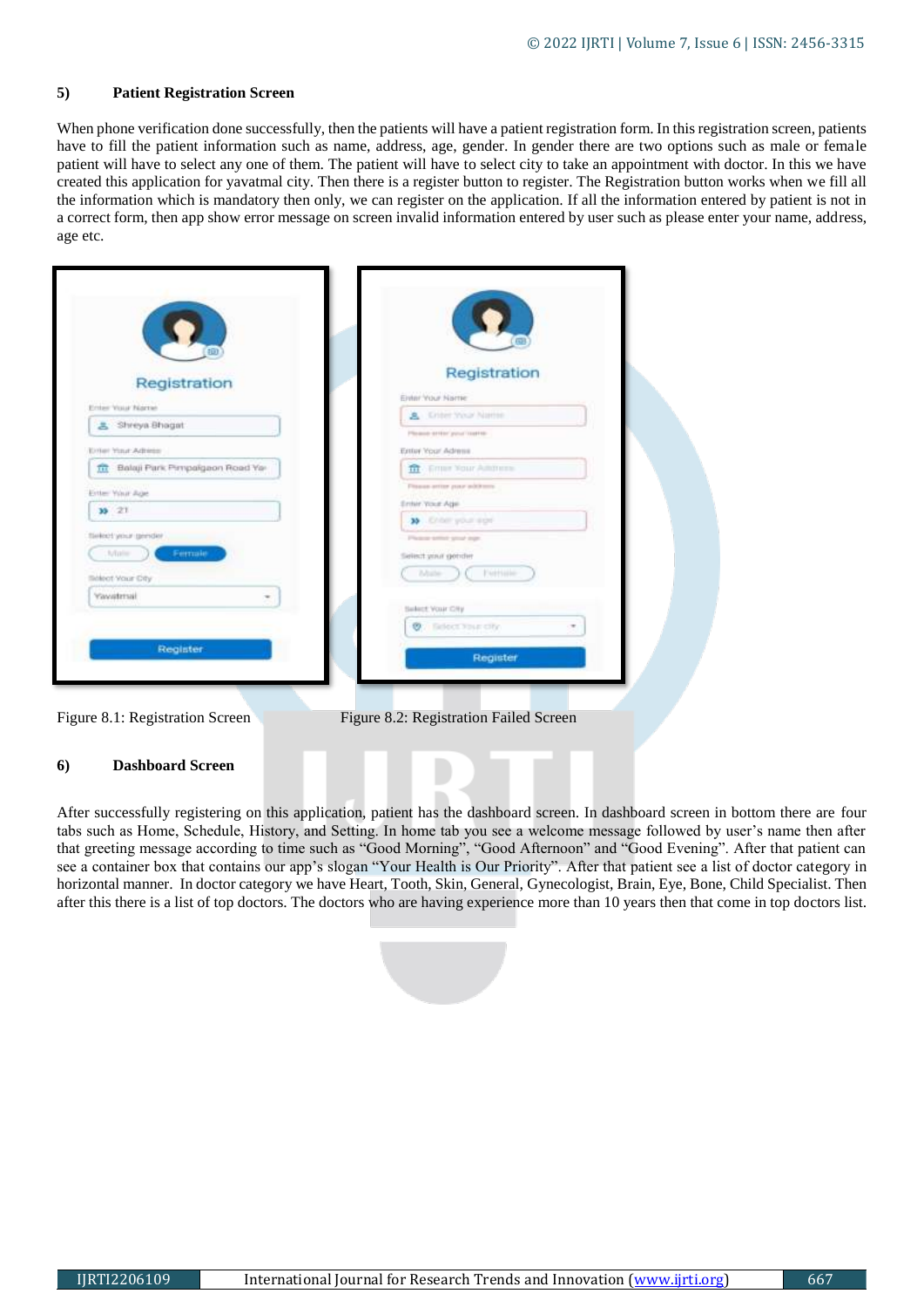| Welcome Shreya     |                                     |               |         |
|--------------------|-------------------------------------|---------------|---------|
| Good Evening       |                                     |               |         |
|                    | Your Health<br>is Our Priority      |               |         |
| Category           |                                     |               | See all |
| Heart              |                                     | Tooth         | Skin    |
| <b>Top Doctors</b> |                                     |               | See all |
|                    | Dr.Arun Verma<br>Cardiologist       |               |         |
|                    | Dr. Ashish Singh<br>Dentist         |               |         |
|                    | Dr. Ashok Singhal<br>Dermatologists |               |         |
| <b>m</b><br>Home   | the machine.                        | c<br>History: | Setting |
|                    | HT.                                 |               |         |

Figure 9: Dashboard Screen

# **7) All Category Doctors List Screen and Top Doctor Screen**

If patient want to see the list of all category doctors, then there is a button called See all. After clicking on see all button patient will see the list of all category doctor in vertical manner.

If patient want to see the list of all Top doctors, then there is a button called See all. After clicking on see all button patient will see the list of all top doctors.

| <b><i>CARDINAL MICHAEL</i></b> |                         | <b>CONTRACTOR</b>        | <b><i><u>PERSONAL PROPERTY</u></i></b> |                                           | <b><i><u>STATISTICS</u></i></b> |
|--------------------------------|-------------------------|--------------------------|----------------------------------------|-------------------------------------------|---------------------------------|
|                                | All Category            |                          | ←                                      | <b>Top Doctors</b>                        |                                 |
|                                | <b>Heart Specialist</b> | $\geq$                   |                                        | Dr.Pranav Sharma<br>Cardiniogiat          |                                 |
| ×.                             | <b>Tooth Specialist</b> |                          |                                        | Dr. Akash Ranade<br>Cardiologist          |                                 |
|                                | Skin Specialist         |                          |                                        | Dr. Amit mahure<br>Cardidiogiat           |                                 |
|                                | General Specialist      | S                        |                                        | Dr. Arun Verma<br>Cardinhogian            |                                 |
|                                | Gynaecologist           | ≻                        |                                        | Dr. Ashlah Singh<br>Derritative consumers |                                 |
|                                | <b>Brain Specialist</b> | $\overline{\phantom{0}}$ |                                        | Dr. Ashok Singhal<br>Demandabigible."     |                                 |
| $\bullet$                      | Eye Specialist          | s.                       |                                        | Dr. Akash Ranade<br>Deematologists        |                                 |
|                                | <b>Bone Specialist</b>  | $\geq$                   |                                        | Dr. Akruti Saxena<br>Neumaingists -       |                                 |
|                                | Child Specialist        |                          |                                        | Dr. Akruti Saxena<br>$1.1 - 1.0$          |                                 |
| 111                            | o                       |                          |                                        | $111 -$<br>$\Box$                         | c                               |

Figure 10.1: All Category Doctors List Screen Figure 10.2: Top Doctor Screen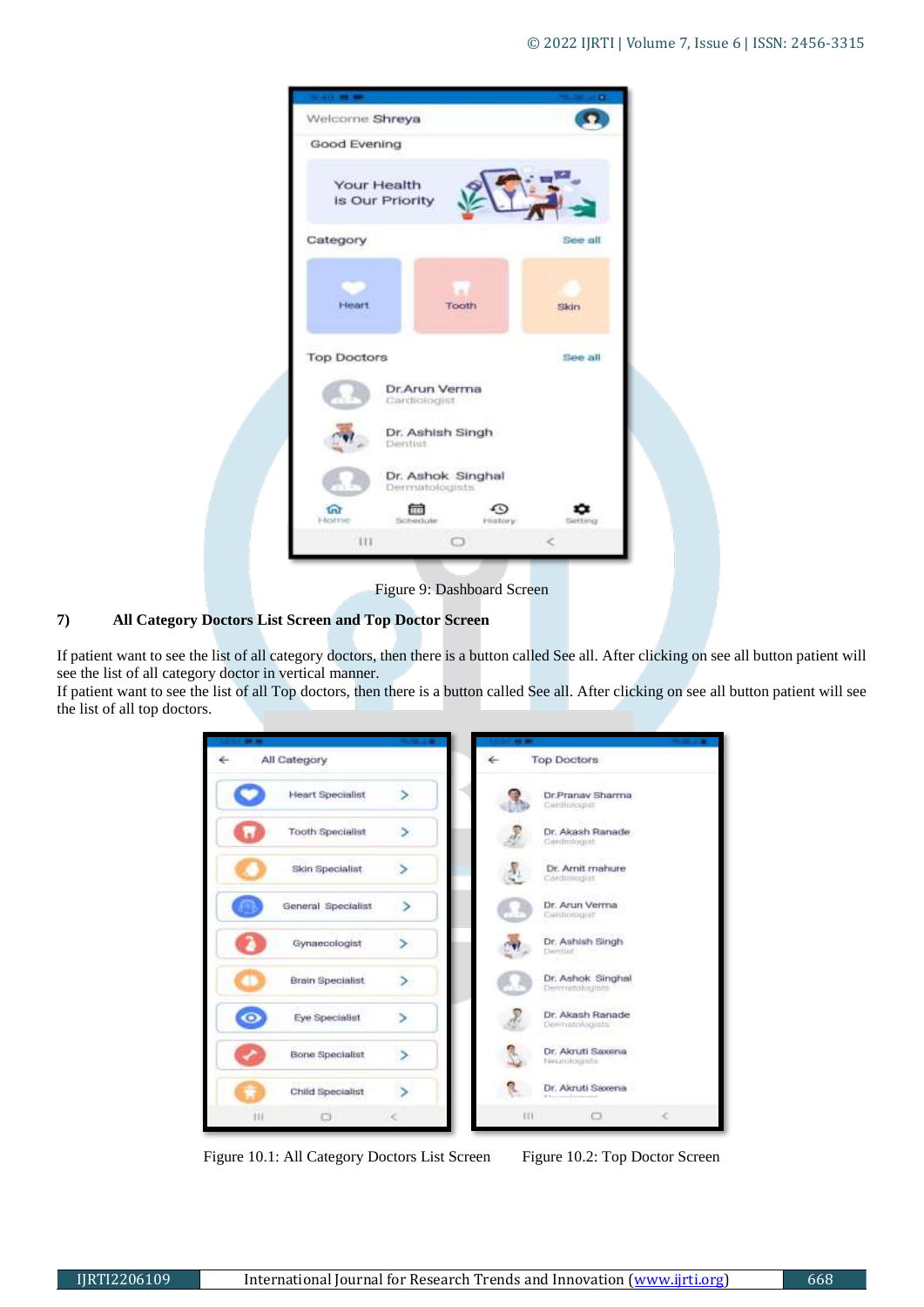# **8) Heart Category List Screen and Search Screen**

If the patient selects the heart category, then he/she can view a list of Heart Doctors. In bottom of the screen there is a search option to search the doctor. After clicking on the search option, we can search the doctor by their name or surname. We implement search functionality in insensitive manner



# Figure 11.1: Heart Category List Screen Figure 11.2: Search Screen

# **9) Details Doctor Screen**

If the patient selects the particular doctor and then he/she can view the complete doctor details such as doctor's name, doctor's category, doctor's Education, doctor's phone number then year of experience then number of patients he/she treated the fees. After that there is a about section in that section there is a brief information about doctors. Then after that address section that contain address of hospital. Then we can see opening and closing timing of hospital. If the hospital is open/close then according to that information it will reflect on the screen. If the hospital is opened on Sunday, then it will appear in green color text (Sunday Opened) with green checkbox icon. If the hospital is closed on Sunday, then it will appear in red color text (Sunday Closed) with Red Cross icon.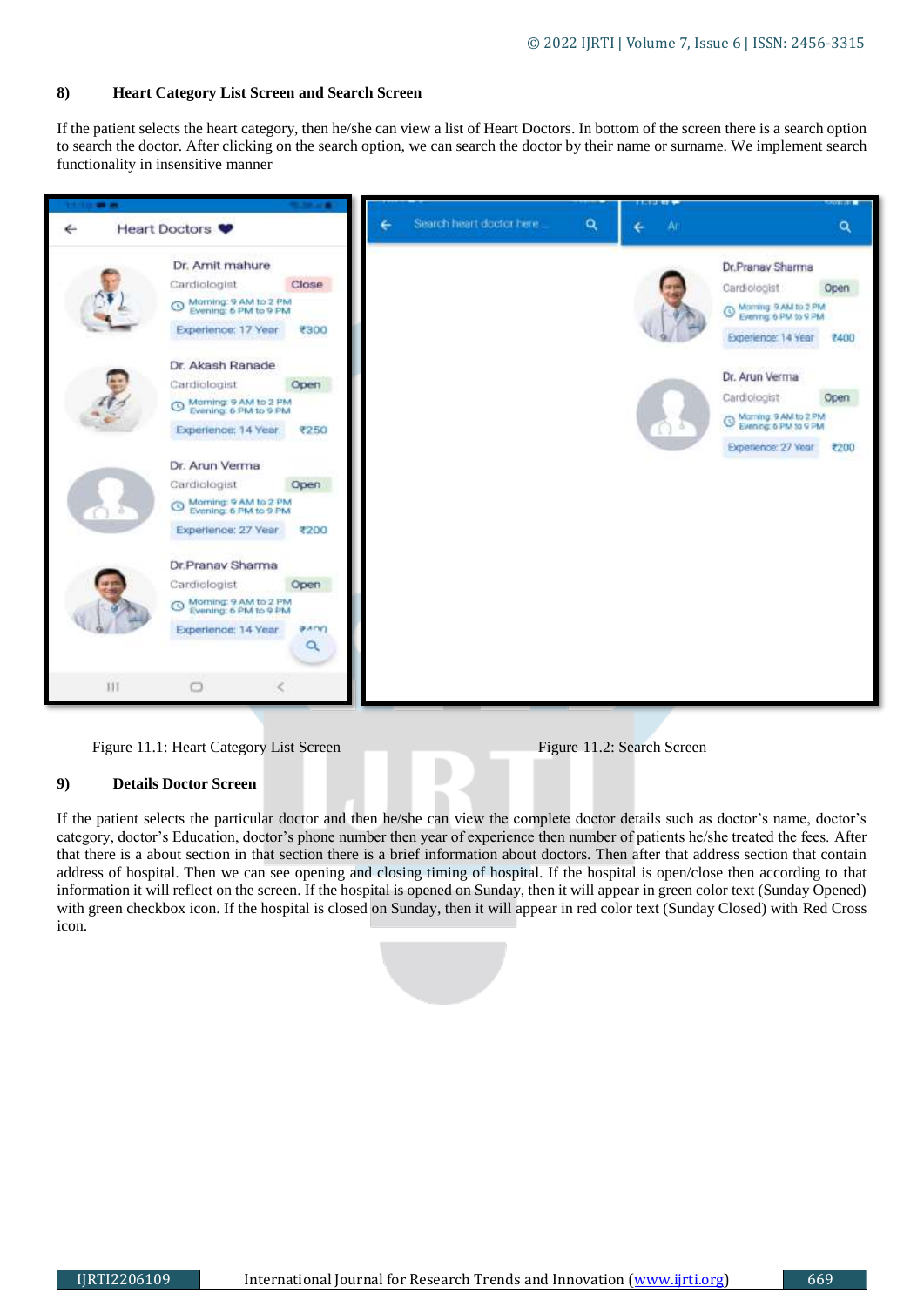

# **10) Appointment Booking Screen**

Patients can choose which doctor to consult or book an appointment with based on their specialties and expertise stated in their profiles. By clicking in the book appointment button, Book appointment screen appear then patient has to select date, slot time and then after if patient want to upload his/her report then he/she can attach report only in PDF file. The patient has to send a request for appointment by selecting a day or time. The firebase database gets updated accordingly. If the appointment is successfully registered in the firebase the user will land another screen that show of "appointment done" message on screen after successfully book appointment then that info display in homepage.



Figure 13: Appointment Booking Screen

# **11) Schedule Screen**

Firstly, it shows no appointment and if patient book appointment, then all data shown on schedule screen. The data contain doctor name, appointment date, appointment time, doctor phone number and patient report. If patient want to cancel his/her appointment then by clicking on cancel button he/she can cancel appointment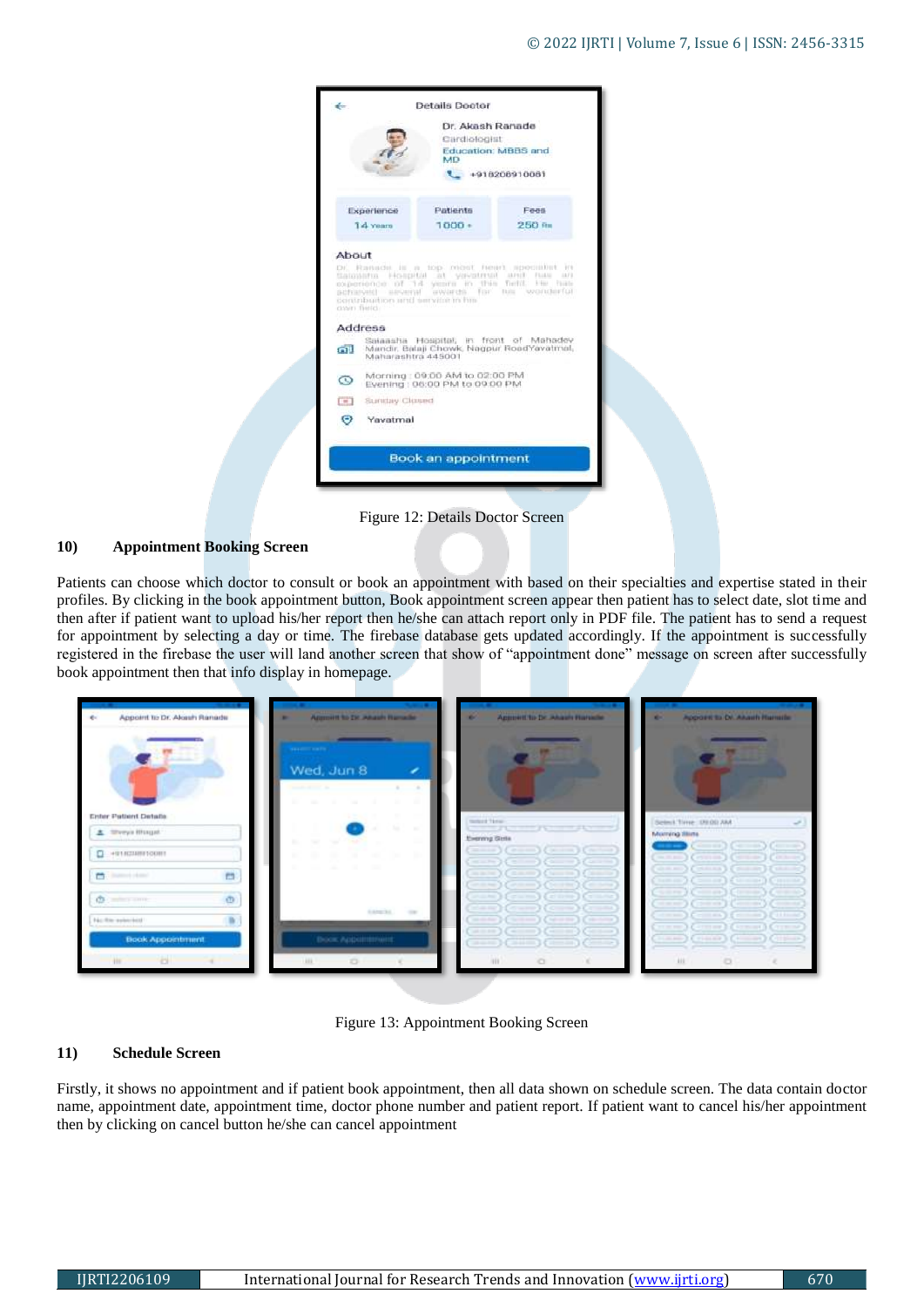

#### **12) History Screen**

History helps patient recall the past appointment. If no appointment done previously then on history screen, we can see a "No History Available!" message. If appointment history is there then patient can see an appointment history with respect to date month and appointment time.

| History                                                                      | History                                                                               |
|------------------------------------------------------------------------------|---------------------------------------------------------------------------------------|
|                                                                              | 08-06-2022                                                                            |
|                                                                              | Dr. Akash Ranade<br>۹.<br>启<br>Cardiologist<br>C 09:00 AM                             |
|                                                                              | 09-06-2022                                                                            |
|                                                                              | Dr. Amit mahure<br>Cardiologist<br>⊟<br>@ 11:10 AM<br>Rejected                        |
| Medical<br>Heleny                                                            | 10-06-2022                                                                            |
|                                                                              | Dr.Pranav Sharma<br>Θ<br>Cardiologist<br>C 06:05 PM                                   |
|                                                                              | 11-06-2022                                                                            |
| No History Available!                                                        | Dr. Arun Verma<br>Ч<br>e<br>Cardiologist<br>C 08:00 PM                                |
|                                                                              | 15-06-2022                                                                            |
|                                                                              | Dr. Ashish Singh<br>◟<br>Θ<br>Dermot<br>C 10:15 AM<br>無情<br>463<br>GW                 |
| $\mathbf{r}$<br>⊕<br>ଜ<br>侖<br><b>History</b><br>Profile<br>Home<br>Upcoming | History<br><b><i><u><i><u><b>Historical</b></u></i></u></i></b><br>Schedule<br>attany |

Figure 15: History Screen

#### **13) Setting Screen**

In setting screen patient have their profile and app info the app info contains logo of our app, app name and version. The healthcare industry is very personalized, so patient should provide their personal information like name, age, gender, address, and other details,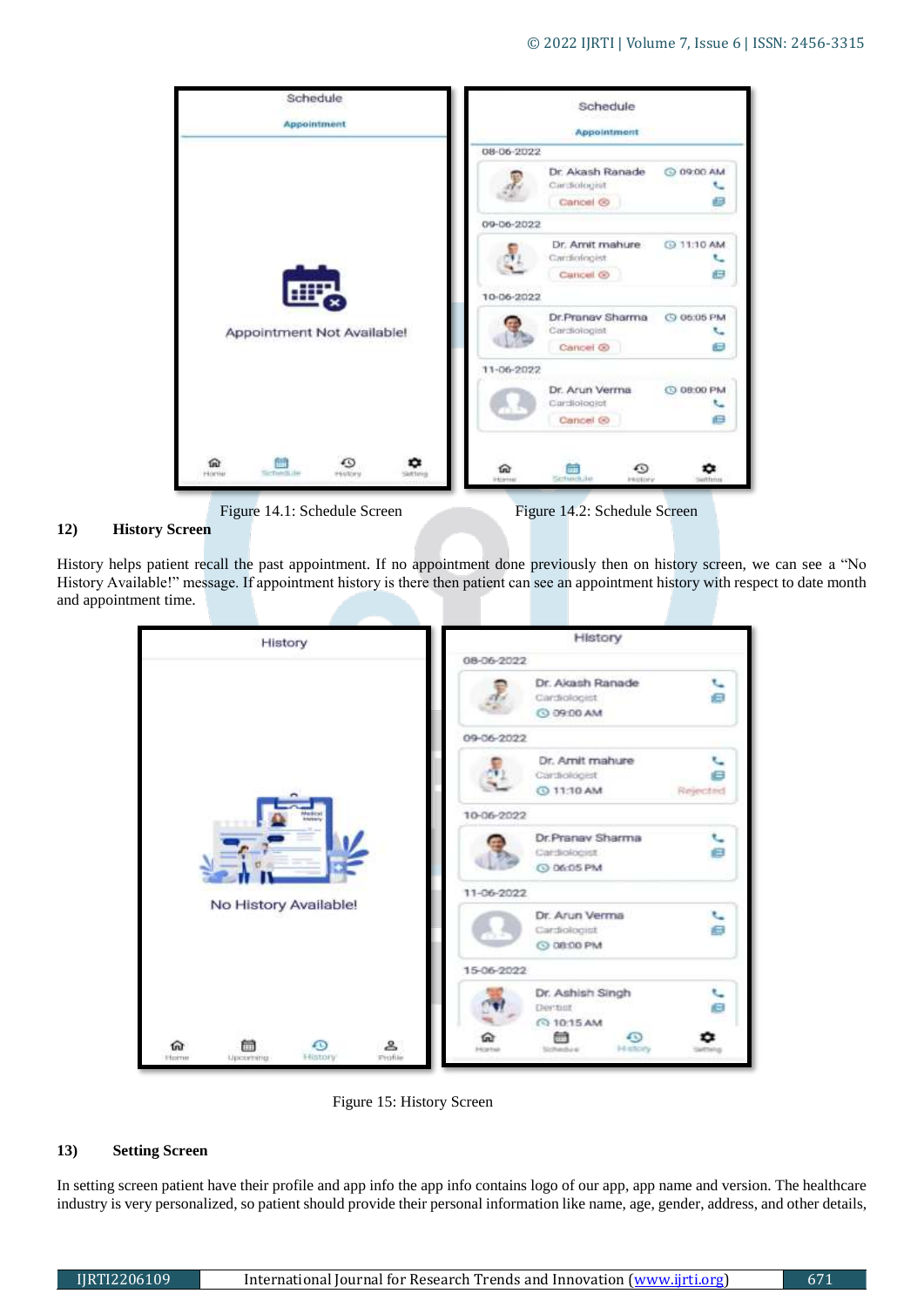if any, that will help in the process of appointment and medication process. In the settings tab, there is an edit option to update profile such as profile photo, name address, and age.

| Profile                                                                                                                           | <b>Edit Profile</b><br>←                                                                                                                                                               |
|-----------------------------------------------------------------------------------------------------------------------------------|----------------------------------------------------------------------------------------------------------------------------------------------------------------------------------------|
| Shreya Bhagat<br>+918208910081<br>TOUR AGE<br>21<br>YOUT AGOINAS.<br>Balaji Park Pimpalgaon Road Yavatmal<br>Yavatmal<br>App info | Appoint me<br>Enter Your Name<br>Version 1.0<br>Shreya Bhagat<br>Enter Your Address<br>Balaji Park Pimpalgaon Road Yas<br>۰<br>Enter Your Age<br>32 21<br>Select Your City<br>Yavatmal |
| 商<br>ல<br>۰<br>জি<br>Sintenbule<br>Seiting<br>History<br>Horne<br>111.<br>O                                                       | <b>Update Profile</b><br>Ш<br>$\circ$<br>$\circ$<br>111                                                                                                                                |
| Figure 16.1: Setting Screen                                                                                                       | Figure 16.2: App info Screen<br>Figure 16.3: Edit Profile Screen                                                                                                                       |

# **VI.IMPLEMENTATION OF DOCTOR APP**

#### **1) Onboarding screen and phone verification**

Onboarding screen and phone verification screen is same as the patient app's onboarding screen and phone verification screen.

#### **2) Registration screen**

When phone verification done successfully then the doctor will have a doctor registration form. In this registration screen, doctor have to fill the doctor information such as name, education, category, age, gender, medical reg. No, year of experience, number of patients treat, patient treatment fees, professional bio, Sunday closed, city and hospital address. In education there are various types of education doctor can select any one of them. In gender there are two options such as male or female doctor will have to select any one of them. In Sunday closed doctor will have two options such as yes or no according to user's choice user can select any one of them. If hospital is closed on Sunday, then doctor have to select Yes otherwise No option. The doctor will have to select city where his/her hospital is present. In this we have created this application for Yavatmal city. Then there is a register button to register. The registration button works when we fill all the information which is mandatory then only, doctor can register as a doctor on this application.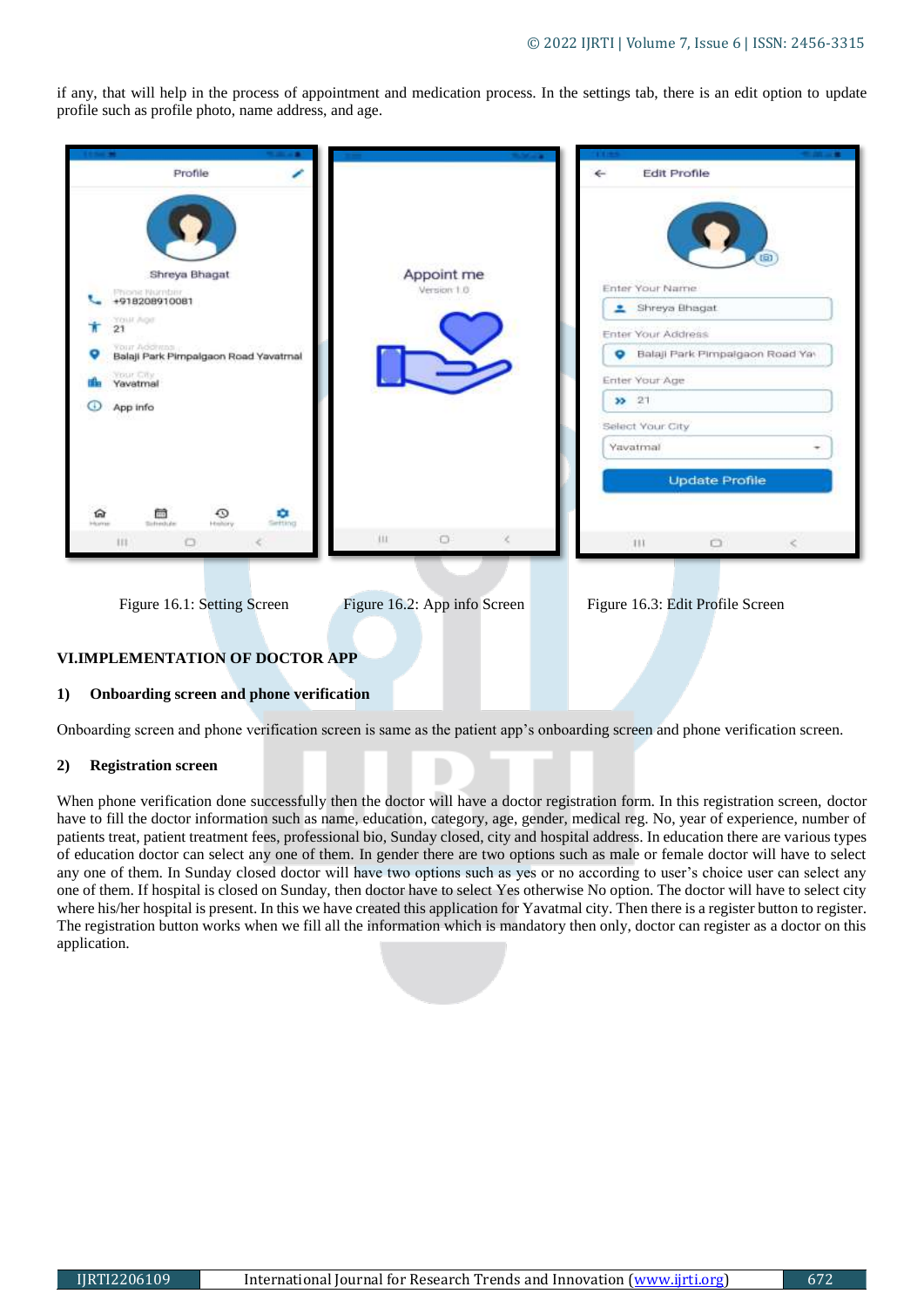| <b><i>MAGAZIN</i></b><br>1.14 | 418.99                                   | <b>MARINE</b> | 4.18.99 |                                   | <b>MUSEUM</b> |
|-------------------------------|------------------------------------------|---------------|---------|-----------------------------------|---------------|
|                               | Enter Medical Reg. No                    |               |         | ETIME PAITRINT OF PROPER INSIE.   |               |
|                               | IV Timer Medical Reg. No.                |               |         | Number of patents trenty          |               |
|                               | Enter Year of Experience                 |               |         | Enter Patient treatment Fees.     |               |
|                               | E Cross Year of Expellence               |               |         | S Enter Patient Treatment Fees    |               |
| Register as a Doctor          |                                          |               |         | Describe Your Professional Big-   |               |
| Enter Your Name               | Enter Nurriber of Patient treat          |               |         | @ Describe your professional trip |               |
| & Enter Name mitude with the  | 2 Number of patients treat?              |               |         |                                   |               |
|                               | Enter Patient treatment Fees             |               |         |                                   |               |
| Select Your Education         | S. Critic Pattern Toutenett Peers        |               |         | Select Sunday Closed (Yes/No)?    |               |
| 59 (flamed Vitur Education)   | Describe Your Professional Bio-          |               |         | <b>CO</b> Europay Observer        |               |
| Select Your Category          | <b>O</b> Describe your professional big- |               |         | Select Your City                  |               |
| <br>Samest. Your Collegary    |                                          |               |         | <b>D</b> Demot Your City          |               |
| Enter Your Age.               |                                          |               |         |                                   |               |
|                               | Select Sunday Closed (Yea/No)?           |               |         | Enter Hospital Address            |               |
| 39 Einfer Your Age            |                                          |               |         | E Enter Hongstad Address          |               |
| Select Your Gender            | (5) Sumbly Chinandi                      | $\pi$         |         |                                   |               |
| Mille =<br>Fermalat           | Select Your City                         |               |         | Register                          |               |
| m<br>o                        | HI.                                      | c             |         | 111<br>Ð                          |               |

Figure 17: Doctor Registration Screen

#### **3) Dashboard Screen**

After successfully registering on this application receptionist have the dashboard screen In dashboard screen in bottom there are four tabs such as Home, Upcoming, History, Profile. In home tab receptionist can see a welcome message followed by doctor's name and doctor's profile picture then after that greeting message according to time such as "Good Morning", "Good Afternoon" and "Good Evening". After that there is one section called as Today's appointment. In this receptionist can see all the today's appointment on home screen. If appointment request is not available then receptionist can see a message such as "Appointment Request Not Available!" If patient has book appointment, then receptionist can see all the today's appointments on the home screen. The card contains date like patient name, appointment time, patient phone number. After booking appointment receptionist can have two buttons reject button and arrived button which If receptionist want to cancel his/her appointment then by clicking on reject button receptionist can cancel appointment. After clicking on arrived button status of patient change to busy" Busy with Doctor". In this doctor can see the pdf of patient report. After clicking on pdf icon, doctor can see a patient report. After treating patient receptionist have to click on "Busy with Doctor Button" then the status of patient change



Figure 18: Dashboard Screen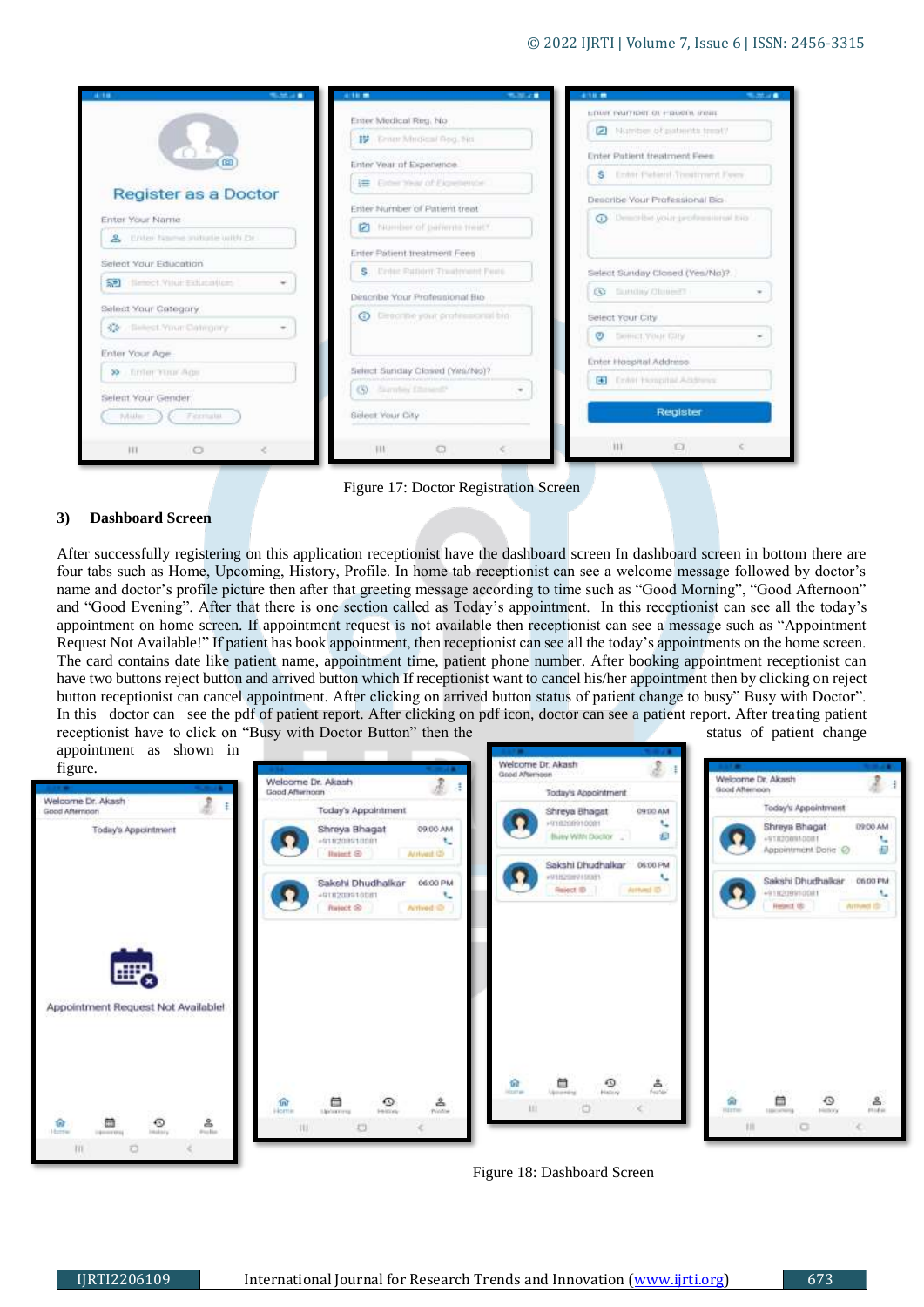#### **4) Upcoming Screen**

Firstly, if no appointments schedule, then its shows Appointment Request Not available and if patient book appointment, then all the appointments are shown on upcoming screen with all patient data. Receptionist can see all the upcoming appointment with date and timing.

| <b>Upcoming Appointment</b>                                        | <b>Upcoming Appointment</b>                   |
|--------------------------------------------------------------------|-----------------------------------------------|
|                                                                    | 15/June/2022                                  |
|                                                                    | Shreya Bhagat<br>D9:00 AM<br>+918208910081    |
|                                                                    | Reject @<br>Amived <sub>CO</sub>              |
|                                                                    | 16/June/2022                                  |
|                                                                    | Sakshi Dudhalkar<br>01:10 PM<br>+919359594597 |
|                                                                    | Reject <sup>®</sup><br>Amwat ®                |
| Appointment Request Not Available!                                 | 17/June/2022                                  |
|                                                                    |                                               |
|                                                                    | Shreya Bhagat<br>07:45 PM                     |
|                                                                    | +918208910081<br>Reject. @<br>Attived @       |
| 2<br>俞<br>Profile<br><b>Upperment</b><br><b>Informer</b><br>PERMIT |                                               |

# **5) History Screen**

If no appointment done previously then on history screen doctor can see a "No History Available!" message. If appointment history is there then receptionist can see an appointment history with respect to date month and appointment time

| <b>CALIFORNIA</b>                                                 |                     | at the Committee of the growth and |              |
|-------------------------------------------------------------------|---------------------|------------------------------------|--------------|
| History                                                           |                     | History                            |              |
|                                                                   | 16/June/2022        |                                    |              |
|                                                                   |                     | Sakshi Dudhalkar                   |              |
|                                                                   |                     | +919359594597<br>C 01:10 PM        |              |
|                                                                   | 15/June/2022        |                                    |              |
| Madrid<br>Robbin                                                  |                     | Shreya Bhagat                      |              |
|                                                                   |                     | +918208910081<br><b>O 09:00 AM</b> |              |
|                                                                   | 17/June/2022        |                                    |              |
| No History Available!                                             |                     | Shreya Bhagat                      | $\mathbf{C}$ |
|                                                                   |                     | +918208910081<br>C 07:45 PM        |              |
|                                                                   |                     |                                    |              |
|                                                                   |                     |                                    |              |
| D<br>౾<br>তিয়<br>的<br>Lipporning<br>History<br>Hrotile<br>Horres |                     |                                    |              |
| TTT.<br>$\epsilon$<br>o                                           | ল্য<br><b>Ytome</b> | 菌<br>Ð<br>Hintory<br>Upcoming      | ≗<br>Profile |

Figure 20: History Screen